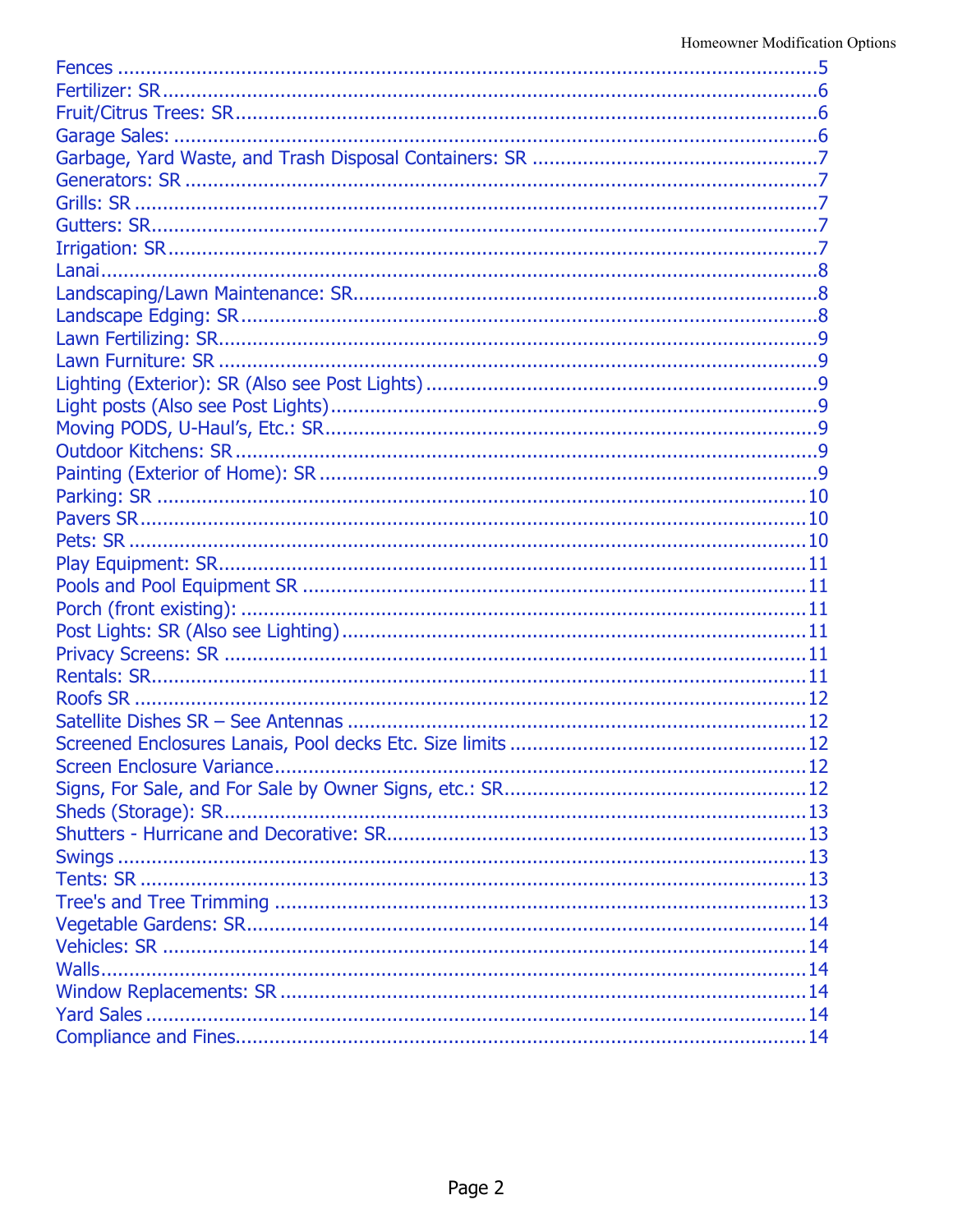#### <span id="page-2-0"></span>**Antennas/Satellite Dishes**

<span id="page-2-5"></span>Section 207 of the Telecommunications Act of 1996 allows homeowners to place a satellite dish on private balconies, patios, roofs, and exterior walls provided that the dish is less than one (1) meter in diameter. For exterior walls, an exception would be if the satellite dish was mounted to stick out over Property owned by the Association.

Satellite dishes, television antennas, and wireless cable antennas are also allowed on Property that a resident owns or over which the resident has exclusive use or control. These rules do not apply to common areas or common elements that are owned by a community association, easements, or right-of-way.

Therefore, an association may properly prohibit a resident from installing a satellite dish ant enna on the Association's common areas or common elements that are not for the resident's exclusive use. Even if a resident cannot receive an acceptable signal from the resident's lot, Unit, or area of exclusive use or control, the Association is under no obligation to provide the resident with a location for the resident to install their antenna. Therefore, no exterior antennas, aerials, satellite dishes, or other apparatus for the transmission of television, radio, or other signals of any kind shall be placed, allowed, or maintained upon any portion of the common area without the prior written consent of the Board or its designee. The Association shall have the right, without obligation, to erect an aerial, satellite dish, or other apparatus for a master antenna or cable system to benefit all or a portion of the Property.

# <span id="page-2-1"></span>**Awnings: SR**

This is a Homeowner Option with some restrictions. The Board may allow, but shall not be obligated to allow this modification.

- a) Awnings are only allowed inside a caged lanai at the rear of the Property.
- b) Awnings and Shutters of unfinished aluminum, bright finished, or shiny plated metal on exterior doors, windows, frames, screens, louvers, exterior trim, or structural members are not be permitted.
- c) Metal frames shall be either anodized or electrostatically painted and in harmony with the residence's exterior color and texture.
- d) Wood frames must be painted, sealed, or stained.
- e) Other restrictions may apply.

# <span id="page-2-2"></span>**Basketball Hoops: SR**

This is a Homeowner Option with some restrictions. The Board may allow, but shall not be obligated to allow this modification.

- a) A portable basketball pole, hoop, and backboard may be used on a Unit without the need for Association approval, provided that:
- b) All hoops are placed by the driveway's side to facilitate the actual play being in the driveway.
- c) Basketball playing in the street is not permitted at any time.
- d) It is maintained in good condition and repair, is used only on the Unit (and not on a sidewalk, street, or area between sidewalk and street and not on any county easement)
- e) It is only used between the hours of 9:00 a.m. and 9:00 p.m.
- f) Does not obstruct any vehicle from parking on a driveway (so as to cause parking of the vehicle on the street and not on the driveway)
- g) It is stored during any heavy storm warning so as to not present a hazard.
- h) Portable basketball hoops must either be upright or stored in the garage.
- i) Hoops that fit into a sleeve and can be removed or retracted during severe weather are allowed.
- j) No hoops or basketball backboards may be permanently installed.
- k) Other restrictions may apply.

# <span id="page-2-3"></span>**Birdhouse, Birdbath, and Bird Feeders:**

A Homeowner Option. The Board may allow, but shall not be obligated to allow this modification.

#### Birdhouses, Birdbaths, and Bird Feeders are allowed within the community. **It is well to note that feeding wild animals is a violation of Florida State Statute 379.412.**

Other restrictions may apply.

# <span id="page-2-4"></span>**Boating/Kayaking: SR**

This is a Homeowner Option with some restrictions.

Boating/Kayaking is allowed in any of the ponds. However, no motorized equipment may be used, only wind or muscle.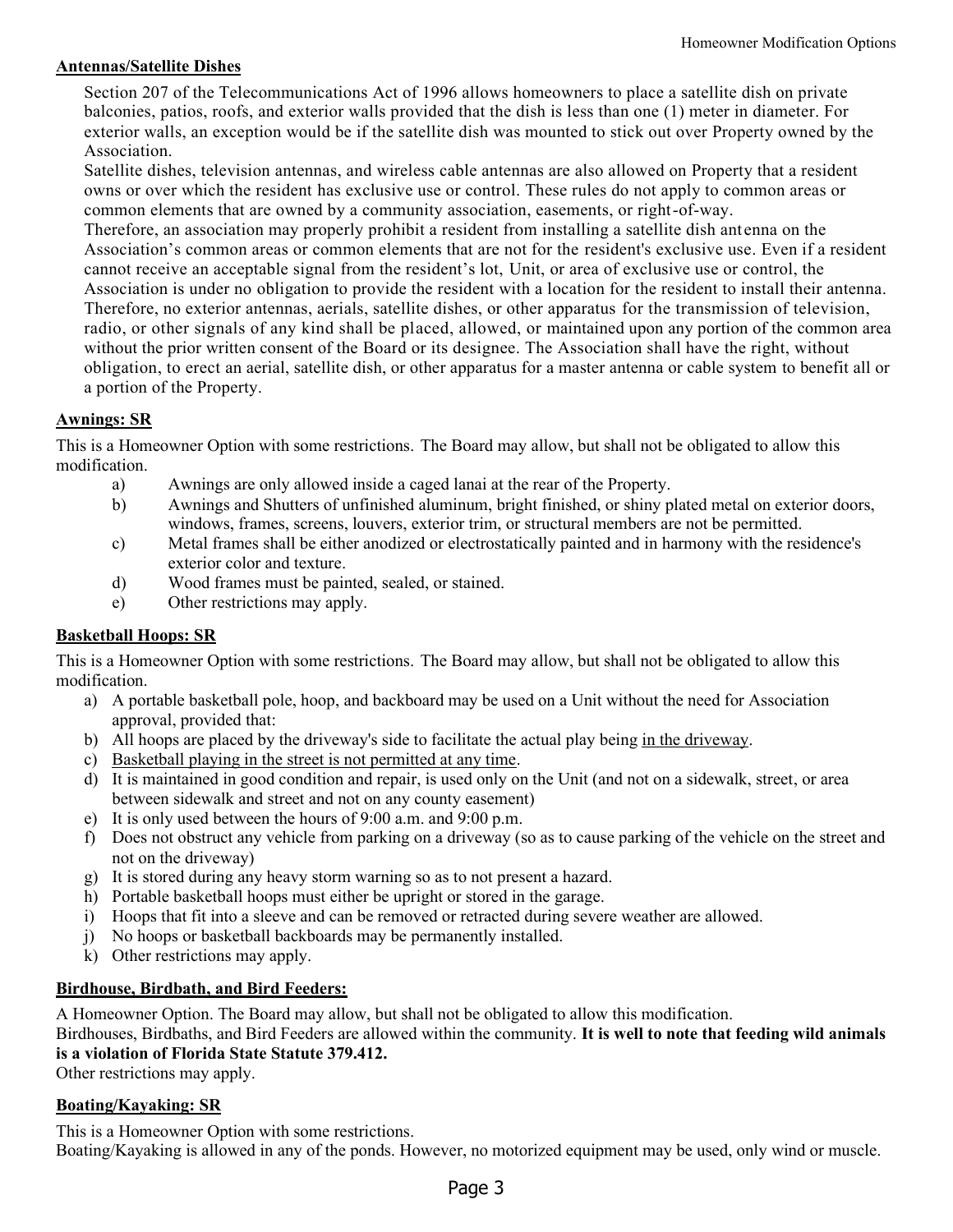Vendors contracted by the WOHA Board are exempt. They may use motorized equipment on the lake in the performance of their duties. Other restrictions may apply.

# <span id="page-3-0"></span>**Coach Lamps: SR**

This is a Homeowner Option with some restrictions. The Board may allow, but shall not be obligated to allow this modification.

- a) The color must be either black, white, or bronze.
- b) Homeowners may match the coach lamps with the post lamp if desired.
- c) Blinking or colored bulbs are not permitted.
- d) If lamps have multiple sockets, all must have operational light bulbs installed.
- e) Other restrictions may apply.

# <span id="page-3-1"></span>**Decorations; Holiday:**

A Homeowner Option. The Board may allow, but shall not be obligated to allow this modification.

- a) Holiday decorations are welcome and may be regulated by the BOD as to quantity.
- b) If a homeowner objects to another homeowner's decorations, the BOD will decide. The BOD decision will be final.
- c) Decorations may remain in place four weeks before the holiday and two weeks after the holiday.
- <span id="page-3-6"></span>d) Other restrictions may apply.

# <span id="page-3-2"></span>**Decorative Landscaping Curbing: SR**

This is a Homeowner Option with some restrictions. The Board may allow, but shall not be obligated to allow this modification.

Decorative curbing must be of earth tones and not in contrast with the house colors. The total height may not exceed eight (8) inches. Also, see Landscape Edging. Other restrictions may apply.

# <span id="page-3-3"></span>**Decorative Backflow Covers SR**

A Homeowner Option. The Board may allow, but shall not be obligated to allow this modification. Rock-like decorative backflow covers are allowed. Other restrictions may apply.

# <span id="page-3-4"></span>**Decorative Items and Benches: SR**

This is a Homeowner Option with some restrictions. The Board may allow, but shall not be obligated to allow this modification.

- a) Planters shall have a maximum height of twenty (20) inches, shall be in earth tone colors (i.e., shades of brown, gray, or white) must be placed in the planting beds adjacent to the home. They may not be more than ten (10) feet from the front of the house and are limited to a quantity of three (3).
- b) Any sized planter may be placed inside a screened-in lanai.
- c) English Garden Globes may not be placed in locations visible from the street.
- d) BOD Pre-Approval is required for all decorative items more than twenty (20) inches in height or nonconforming.
- e) Decorative fountains, and benches, require BOD Pre-Approval. They will be considered on a case by case basis. A color picture of the fountain or birdbath must accompany the homeowner's request. They must supply information on the dimensions and material. A picture of the proposed location, which clearly shows the house's color and the surrounding landscape, must also be submitted. If it is determined that the fountain, bench, or birdbath is in keeping with the home and surrounding landscape, the (20) twenty-inch height limit may be waived.
- f) Shepherds hooks over (30) thirty inches tall are prohibited.
- <span id="page-3-7"></span>g) Other restrictions may apply.

# <span id="page-3-5"></span>**Door and Window Treatments: SR**

- a. Doors and windows may have protective film or tinting provided that it is non-reflective. (If reflective film or tinting is installed, the homeowner may be required to remove it at their expense.)
- b. Non-traditional window treatments such as bedsheets, drop cloths, or paper of any sort may be used for a maximum of six weeks from the date the owner moves in. Owners may apply to the BOD for a one-time thirty-day extension. (In the case of rentals, it is the owner's responsibility to assure that they or their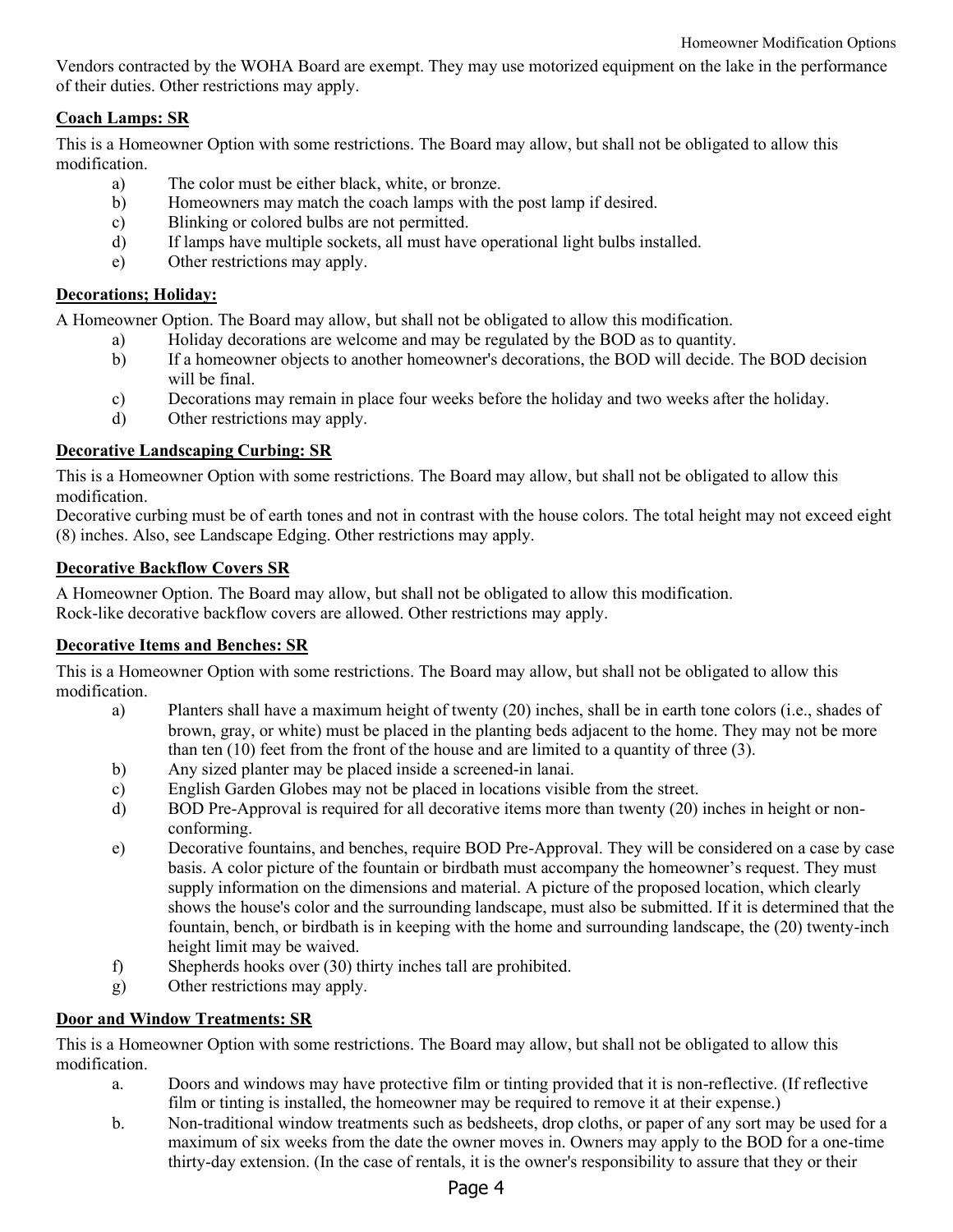tenant have traditional window treatments in place.)

- b) Garage windows that face the street must be covered with conventional window treatments. Replacing existing windows without changing the design is permitted. Front-facing windows must have muntins or mullions (grids).
- c) Changing the window openings or architectural design requires BOD Pre-Approval.
- d) Adding or removing windows, sliding doors, French doors, or other outside doors requires BOD preapproval.
- e) Other restrictions may apply.

### <span id="page-4-0"></span>**Driveway Changes: SR**

This is a Homeowner Option with some restrictions. The Board may allow, but shall not be obligated to allow this modification.

- a) Clear sealing of concrete is permitted.
- b) Patterned concrete overlay is permitted but requires pre-approval by the BOD.
- c) Brick, interlocking pavers, and integrated stone finishes are permitted but require pre-approval by the BOD.
- d) Any Material or color change requires BOD approval.
- e) Asphalt, blacktop, stained concrete, and epoxy-bonded aggregate are prohibited.
- f) Other restrictions may apply.

### <span id="page-4-1"></span>**Drying Clothing or other items: SR**

This is a Homeowner Option with some restrictions. The Board may allow, but shall not be obligated to allow this modification.

- a) Drying clothing or other items in yard space is Strictly Prohibited.
- b) It may be done on the homeowner's lanai if a privacy screen is used. The privacy screening must be mounted within the cage area and must be an earth tone color or tinted to match the cage's metal.
- c) Pool towels may temporarily hang on the homeowner's lanai, but they should not be visible from the street.
- d) Other restrictions may apply.

# <span id="page-4-2"></span>**Flags:**

A Homeowner Option. The Board may allow, but shall not be obligated to allow this modification.

- a) Any homeowner may erect a freestanding flagpole no more than 20 feet high on any portion of the homeowner's real property, regardless of any covenants, restrictions, bylaws, rules, or requirements of the Association, if the flagpole does not obstruct sightlines at intersections and is not erected within or upon an easement. The homeowner may further display, in a respectful manner, from that flagpole, regardless of any covenants, restrictions, bylaws, rules, or requirements of the Association, one official United States flag, not larger than 41/2 feet by 6 feet, and may additionally display one official flag of the State of Florida or the United States Army, Navy, Air Force, Marines, or Coast Guard, or a POW-MIA flag. Such an additional flag must be equal in size to or smaller than the United States flag.
- b) An additional flag, if commemorating a holiday, must be removed within 48 hours after the holiday.
- c) Brackets may be attached to the house to hold a maximum-sized flag of four by six feet.
- d) The American flag will be flown in accordance with Federal Statutes.
- <span id="page-4-4"></span>e) Other restrictions may apply.

# <span id="page-4-3"></span>**Fences**

THIS IS NOT A HOMEOWNER OPTION. You MUST submit an ARC request form before putting up a fence, and a blueprint must be provided with the request showing all measurements. Fences my not encroach on any easements. The Board may allow, but shall not be obligated to allow this modification.

- a) The style and placement of fences within WO will be strictly controlled by the ARC. Any wall or fence in W0 must be specifically approved by the ARC before it is installed. All walls and fences within WO must be designed and installed in accordance with applicable local codes and restrictions.
- b) The styles, sizes, and color of privacy fences allowed in WO are strictly regulated. Privacy fences may be installed on lots that back up to community streets and on all interior lots. Corner lots, perimeter lots, and lots that open to amenity locations such as ponds or lakes have unique restrictions for fences, materials, and locations.
- c) The standard privacy fences allowed in WO will be a six (6) foot high wood fence of board design or a white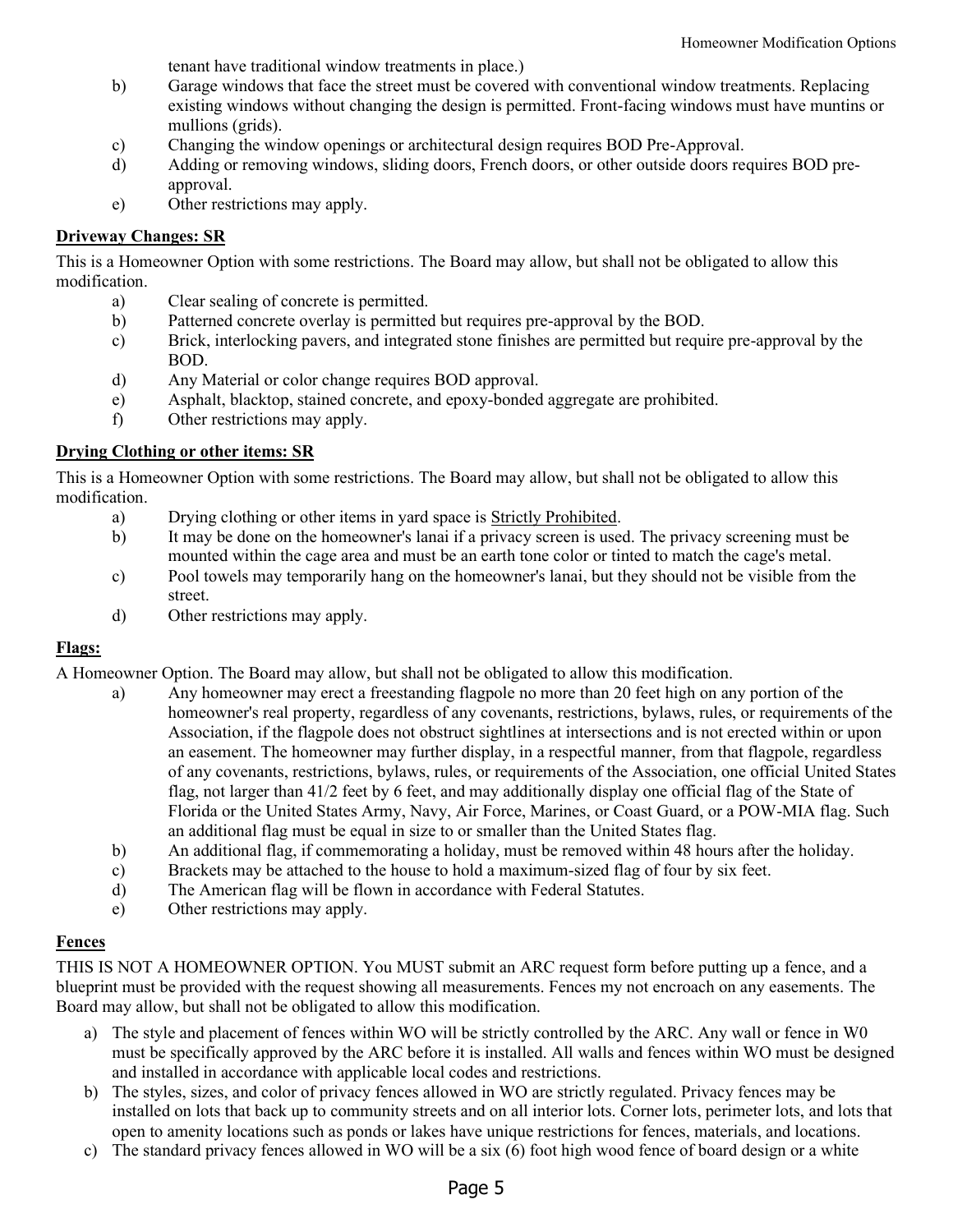PVC fence of standard design. Detailed drawings of approved fence styles are shown in Exhibit C of our documents. Privacy fences must be installed so that rails and posts are positioned on the inside facing the lots' interior.

- d) Fences may not extend more than ten (10) feet forward from the house's rear corner. All wood privacy fences must be painted with Sherwin-Williams Woodscapes Pure White. No other fence colors are allowed.
- e) On corner lots, privacy fences must be set back from the side lot line to allow planting of the mandatory landscape buffer. They must be meet all Manatee County codes.
- f) No fences will be allowed within 20 feet of the rear lot line of any lot that abuts any portion of a lake or pond.
- g) No fences will be allowed within the side easement of homes or the wall or fence surrounding Water Oak.
- h) Fences must not obstruct drainage patterns as shown on the site construction plans.
- i) Any fence installed in WO must be maintained in good condition and repainted as needed.
- j) Perimeter lot owners must maintain the property up to the wall or fence, including the easement.
- k) No vegetation except grass may be planted on the perimeter easements.

### **Fences Continues - Manatee County Land Development Code**

Chapter 5 – Accessory and Specific Uses and Structures

511.6. Fences and Walls

A. Generally.

1. No fence or wall may be located in a right-of-way or easement. Wood, plastic composition, aluminum, wrought iron or chain-link fences may be permitted to run along and across drainage or utility easements provided the property owner signs a notarized hold harmless agreement with the County agreeing to remove or replace the fence at the owner's expense in the event Manatee County or other appropriate agency finds it necessary to utilize the easements. The hold harmless agreement with the County, on a form supplied by the County, shall indemnify the County or other appropriate agency from any liability caused by and to the fence.

# <span id="page-5-0"></span>**Fertilizer: SR**

This is a Homeowner Option with some restrictions. See [Lawn Fertilizer](#page-8-7) for rules. The Board may allow, but shall not be obligated to allow this modification.

# <span id="page-5-1"></span>**Fruit/Citrus Trees: SR**

This is a Homeowner Option with some restrictions. The Board may allow, but shall not be obligated to allow this modification. FRUIT TREES DRAW WILDLIFE AND RODENTS!

To promote the common benefit and enjoyment of members in the Water Oak Homeowners Association, and to prevent wild animals, rodents, and insects from using fruit as a food source:

- 1. No fruit-bearing/producing tree or any other tree type may be planted within the Water Oak community without Architectural Review Committee (ARC) permission.
- 2. Any existing fruit trees previously approved by the ARC are grandfathered in upon the approval of this document. If the tree is determined to be a health hazard by the Board, it must be removed at the Board's sole discretion. All others will be reviewed by the ARC on a case-by-case basis.
- 3. Any fruit tree not approved by the ARC must be removed at the member's expense within five (5) days of written notification.
	- a) Fruit trees are allowed in a container inside of a screened-in lanai.
	- b) Fruit trees must not be planted anywhere outside the screened-in lanai.
	- c) Any fruit falling to the ground or touching the land must be removed within 24 hours.
	- d) Fruit must be appropriately disposed of and not allowed to rot or be thrown into the lake or dawn the street stormwater drains (Sewers).
	- e) If rats or other scavengers are drawn to neighboring properties, the tree must be removed, and fruit tree homeowners pay for traps.
	- f) Fruit tree homeowners are responsible for any damage to a neighboring property or common areas.

Other restrictions may apply. (See Tress and Landscaping Resolution)

Members failing to comply will be subject to fines as outlined elsewhere in the declarations, articles, bylaws, provisions, and other documents of Water Oak Homeowners Association of Manatee, Inc.

# <span id="page-5-2"></span>**Garage Sales:**

<span id="page-5-3"></span>a) Homeowners may conduct one garage sale or "Yard Sale" per quarter and can request additional garage sales. A fine of \$100.00 will be imposed for each violation of this restriction. The Board may allow, but shall not be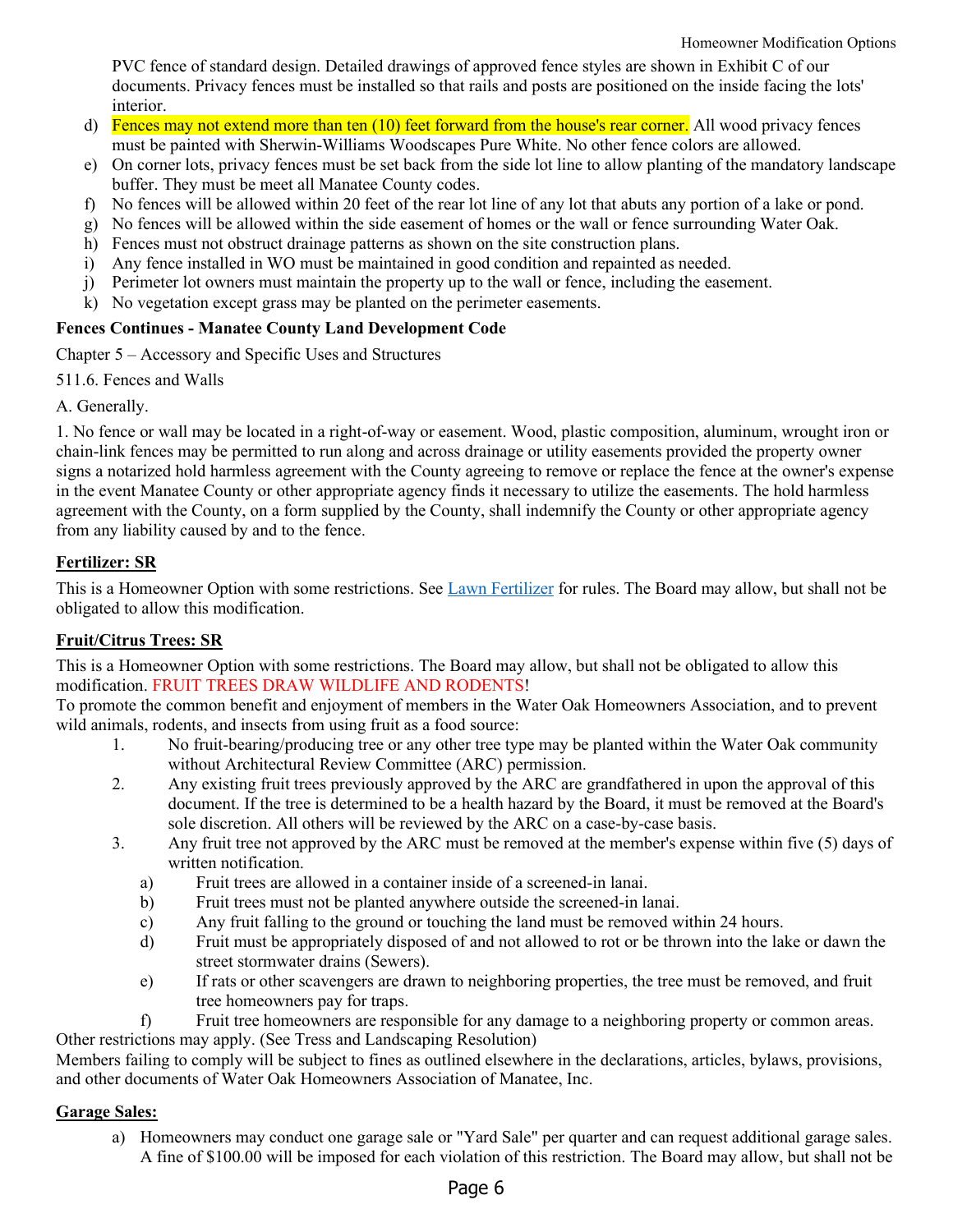obligated to allow garage sales.

b) Except for sales sanctioned by WOHA (i.e., garage, moving, yard, for sale by owner), any other type of selling is strictly prohibited. Other restrictions may apply.

# <span id="page-6-0"></span>**Garbage, Yard Waste, and Trash Disposal Containers: SR**

This is a Homeowner Option with some restrictions.

- a) Garbage pickup is on Tuesdays and Fridays. If using rigid containers, tight-fitting lids are to be used.
- b) Recycling pickup is on Tuesdays. Recycling bins can be picked up at the Manatee County Public Works Department when you register.
- c) Yard waste is picked up on Wednesdays.
- d) Containers must not be placed out for pick up sooner than twelve hours before the scheduled collection. They must be removed within twelve hours after collection and stored out of sight.
- e) All garbage/trash left behind must be removed by the homeowner.
- f) Other restrictions may apply.

### <span id="page-6-1"></span>**Generators: SR**

This is a Homeowner Option with some restrictions. The Board may allow, but shall not be obligated to allow this modification.

- a) Portable gas-powered generators are allowed. But they must be run outside of the house.
- b) Permanent natural gas generators are also permitted and require BOD Pre-Approval before purchasing materials or signing contracts.
- c) A County permit is required for permanent generators.
- d) Generators are to be used for emergency purposes only.
- e) Homeowners may test generators once a quarter. However, if a neighboring homeowner complains about the noise, the BOD will make the final decision.
- f) Other restrictions may apply.

# <span id="page-6-2"></span>**Grills: SR**

This is a Homeowner Option with some restrictions. The Board may allow, but shall not be obligated to allow this modification.

- a) Portable grills are allowed and must be used on the rear lanai or on a slab in the house's back yard.
- b) Permanent built-in grills are also allowed on the lanai. A permit must be obtained from Manatee County.
- c) The grill installation must pass an inspection by the County or qualified home inspector. The BOD may require the homeowner to provide proof of inspection passage.
- d) If in view of neighbors, it must be privacy screened.
- e) Other restrictions may apply.

# <span id="page-6-3"></span>**Gutters: SR**

This is a Homeowner Option with some restrictions. The Board may allow, but shall not be obligated to allow this modification.

- a) Gutters may be added at any time.
- b) The color must match the approved fascia color or be white.
- c) Downspouts may empty onto the easement but must not extend onto a neighbor's Property in a manner that would cause erosion or compromise their structure in any way.
- d) Other restrictions may apply.

# <span id="page-6-4"></span>**Irrigation: SR**

- a) The homeowner may use portable watering devices to water small lawn areas after planting new sod or seed.
- b) The use of an in-ground sprinkler system is a Mandatory Requirement of the residents of WOHA.
- c) Owners are responsible for providing proper irrigation. However, they must be in compliance with existing Southwest Florida Water Management District and Governmental regulations.
- d) Irrigation of existing lawns and landscaping is governed by the County. It is limited to once a day, two times per week during certain times. See (h) for a schedule.
- e) Irrigation days are by odd or even address.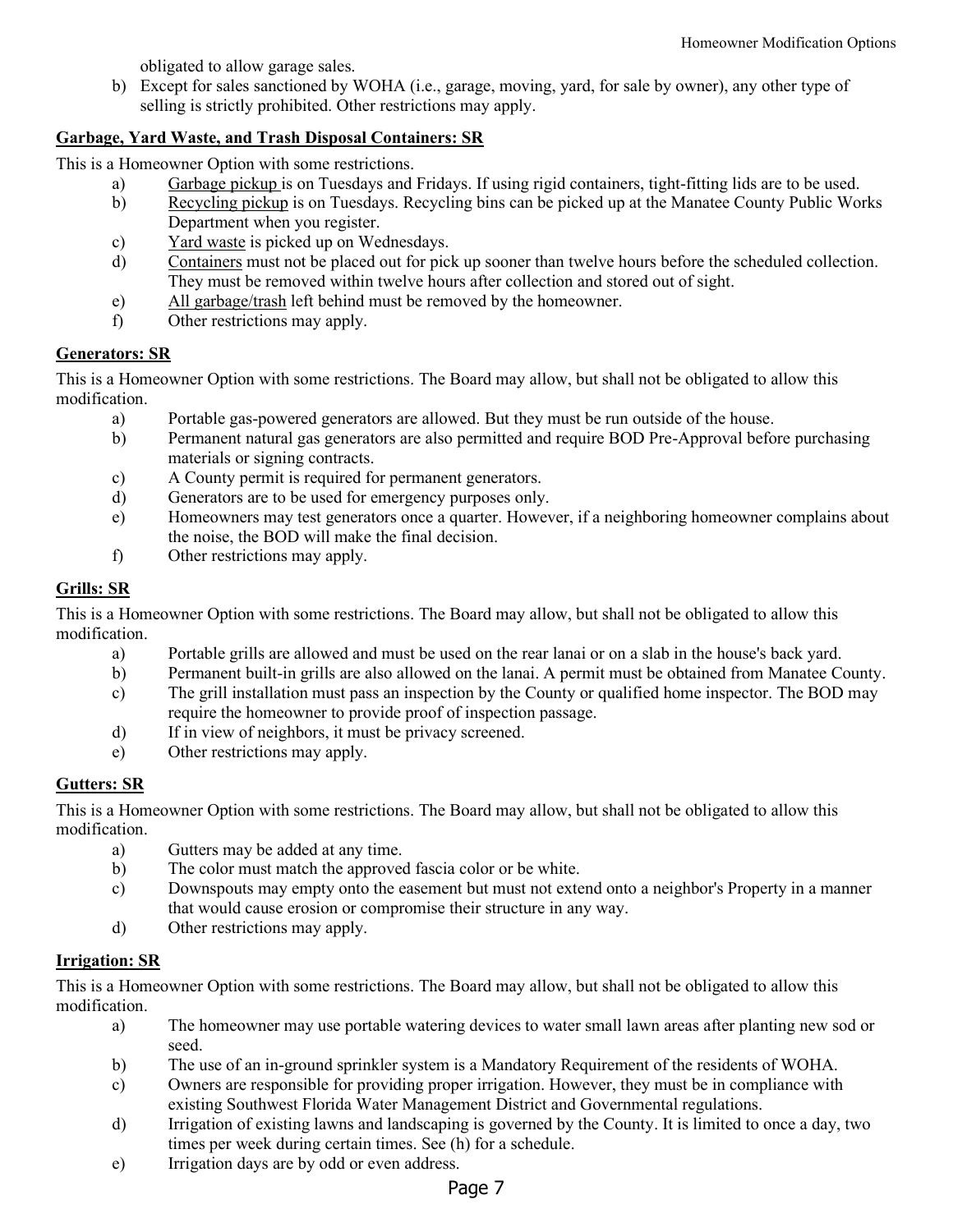- f) Irrigation is only allowed before 10 a.m. or after 4 p.m. on approved days.
- g) Watering may not be necessary during the rainy summer months, typically mid-June through mid-September.
- h) Refer to the current watering schedule for your day and time, which may be obtained online at [https://www.mymanatee.org/.](https://www.mymanatee.org/)
- i) Other restrictions may apply.

# <span id="page-7-0"></span>**Lanai**

The Board may allow, but shall not be obligated to allow this modification.

All new lanais must be approved by the ARC/Board. A blueprint and county permit is required with submission.

# <span id="page-7-1"></span>**Landscaping/Lawn Maintenance: SR**

This is a Homeowner Option with some restrictions. The Board may allow, but shall not be obligated to allow this modification.

Owners of all properties are required to maintain their landscape in a manner that is in keeping with WOHA documents' standards. This maintenance requirement includes plantings, mowing of grass, edging, trimming, and fertilizing regularly. Weed control and insecticide applications must be made as needed. (See Fertilizer).

Dead trees, shrubs, and flowers must be removed promptly. Live tree removal requires BOD Pre-Approval.

The size and shape of trees and shrubs must be maintained to not pose a safety hazard by restricting visibility and must not impede pedestrian traffic or impinge upon sidewalks or driveways.

- a) Hedges and bushes may be trimmed or removed at the Homeowners Option.
- b) Changing plants in the original beds is a Homeowner option.
- c) Modifying the size or shape of existing beds or creating new beds, and using shrubs, trees, or perennial flowers that are not on the approved palette all require BOD Pre-Approval.
- d) Landscape devices, artificial grass, plants, and vegetation are Strictly Prohibited on the exterior portion of any lot. However, the BOD may approve artificial rocks or mulch.
- e) Mulch Plant beds must have a good layer of mulch at all times. Bare areas are not acceptable.
- f) Rock or stone White marble chips or white stones are not permitted as mulch. Other stone/rock, such as lava rock, is acceptable.
- g) Mowing The lakefront property owners are responsible for mowing and maintaining the lake bank down to the waterline.
- h) The perimeter property owners are responsible for mowing and maintaining the lawn up to the wall or fence.
- i) To keep grass clippings and other pollutants from entering the lakes, owners of a lakefront property are strongly encouraged to allow a 14 to a 24-inch-wide barrier of grass to remain uncut along the lakefront. This barrier should be allowed to grow 6 to 8 inches high and may be top-trimmed level for aesthetics.
- j) Street trees Live Oaks or other trees in the County right-of-way (which extends eleven feet from the curb) must be pruned by the homeowner to provide a minimum clearance height of eight (10) feet above the sidewalk.
- k) Per Manatee County directions, oak trees with a canopy extending over the street must be pruned to provide a fourteen (14) foot clearance above the road to allow the passage of emergency vehicles.
- l) Homeowners may not remove the mandatory street tree. All tree removal/replacement must have BOD Pre-Approval.
- m) St. Augustine "Floritam," in sod or plug form, or Zoysia "Empire" grass in sod or plug form is the only acceptable turf for Water Oak. The use of rye seed or Bahia grass in any way is Strictly Prohibited.
- n) Lawnmowers and leaf blowers should not be used before 7:00 a.m. on weekdays and 8:00 a.m. on weekends and holidays.
- o) If approved by the BOD, citrus trees/fruit trees are only permitted in the rear yard and are limited to one (1).
- p) Other restrictions may apply.

# <span id="page-7-2"></span>**Landscape Edging: SR**

This is a Homeowner Option with some restrictions. The Board may allow, but shall not be obligated to allow this modification.

Two tiers of landscape stone, in natural tone colors, are permitted. The total height may not exceed ten inches (10"). Also, see Decorative [Landscaping Curbing.](#page-3-6)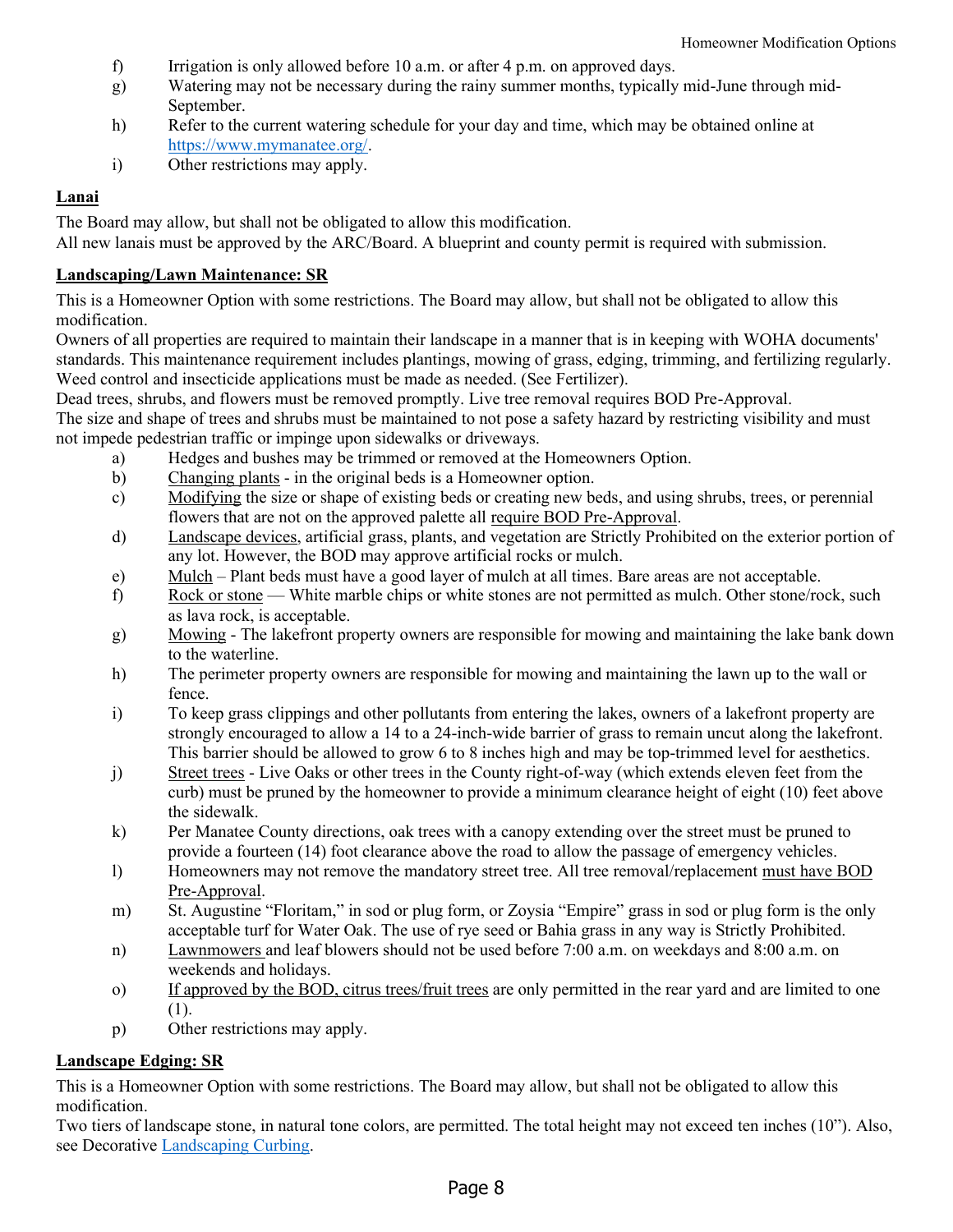# <span id="page-8-0"></span>**Lawn Fertilizing: SR**

This is a Homeowner Option with some restrictions. The Board may allow, but shall not be obligated to allow this modification.

- <span id="page-8-7"></span>a) The use of liquid fertilizer on turf areas of lakefront property is Prohibited
- b) 50% of slow-release granular fertilizer is strongly recommended. Homeowners are responsible for fertilizers applied to their turf by professional lawn service companies.
- c) Other restrictions may apply.

# <span id="page-8-1"></span>**Lawn Furniture: SR**

This is a Homeowner Option with some restrictions. The Board may allow, but shall not be obligated to allow this modification.

Lawn Furniture is permitted in the rear yard or the front entryway only.

This includes chairs, hammocks, and gliders. BOD Pre-Approval is required for anywhere else. Other restrictions may apply.

# <span id="page-8-2"></span>**Lighting (Exterior): SR (Also see [Post Lights\)](#page-10-6)**

<span id="page-8-8"></span>This is a Homeowner Option with some restrictions. The Board may allow, but shall not be obligated to allow this modification.

Additional Lighting may be added to highlight sidewalks and planting beds. Any exterior light that is determined to be a nuisance to neighbors will be considered a violation. The owner will be required to adjust or remove the light. Other restrictions may apply.

# <span id="page-8-3"></span>**Light posts (Also see [Post Lights\)](#page-10-6)**

The ARC will allow white, black, or bronze posts, provided the coach lights on the garage are also of the same color. In no case will two light fixtures, or trident light fixtures (Three light fixtures on one post), be allowed on the light poles. See [Post Lights](#page-10-6) for further restrictions. The Board may allow, but shall not be obligated to allow this modification.

# <span id="page-8-4"></span>**Moving PODS, U-Haul's, Etc.: SR**

This is a Homeowner Option with some restrictions. The Board may allow, but shall not be obligated to allow this modification.

- a) Moving PODS, U-Haul's, and Construction Dumpsters Temporary PODS, U-Haul's, and/or dumpsters may be parked in a driveway for one week to facilitate moving or construction. If extenuating circumstances require a longer-term, the Board will grant permission on a case-by-case basis.
- b) Parking a vehicle of any sort on any dirt or grass areas, whether private Property, curbing, medium, or common area, is Strictly Prohibited.
- c) Pursuant to Florida statutes and Manatee County codes, vehicles of any kind are strictly prohibited from obstructing public walkways. Homeowners should refer to the appropriate law enforcement group.
- d) Other restrictions may apply.

# <span id="page-8-5"></span>**Outdoor Kitchens: SR**

This is a Homeowner Option with some restrictions. The Board may allow, but shall not be obligated to allow this modification.

An outdoor kitchen may be installed inside a screened-in lanai. However, a permit must be obtained from Manatee County. The kitchen installation must pass an inspection by the County or qualified home inspector. The BOD may require the homeowner to provide proof of inspection passage. Other restrictions may apply.

# <span id="page-8-6"></span>**Painting (Exterior of Home): SR**

- a) Repainting the outside of the home EXACTLY the same color and shade with no trim color changes or anything else is permitted.
- b) If ANYTHING changes to a different color, even if it is a shade lighter or darker, it must be on the paint palette and requires BOD Pre-Approval.
- c) A paint palette sample book is available from the BOD. Sample books may be borrowed for one week with a \$20.00 (cash or check) refundable deposit. If not returned within one week, it will be considered a violation, carrying a fine of up to \$100.00.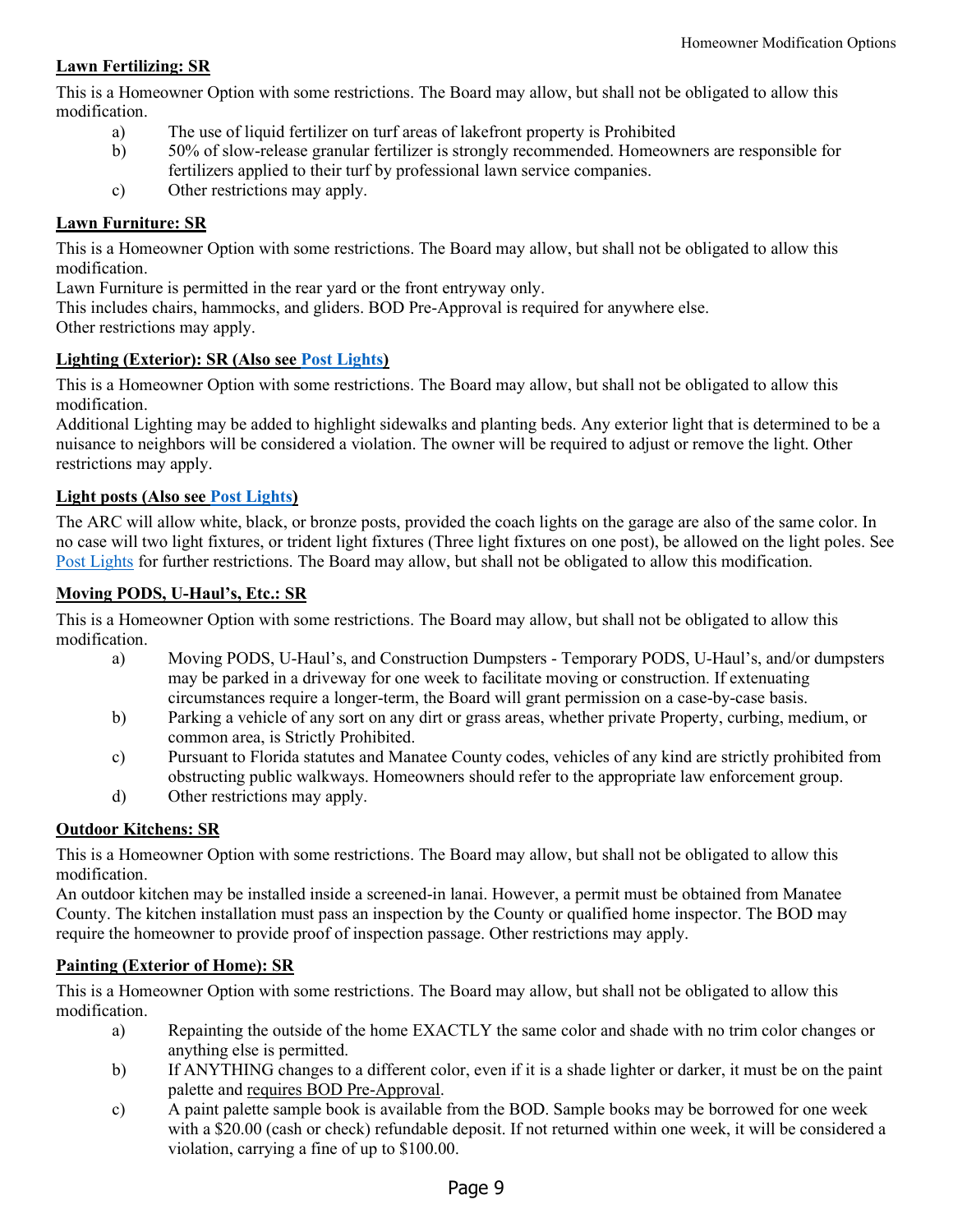- d) A before and after picture is required.
- e) Other restrictions may apply.

**Please Note:** Make sure to review the sample book before purchasing any materials or signing any contracts.

# <span id="page-9-0"></span>**Parking: SR**

<span id="page-9-1"></span>The Board Of Directors shall determine whether a vehicle is for commercial, private or public service use. Definitions:

- Passenger Vehicles For the purposes of this section Passenger Vehicles include cars, station wagons, passenger and minivans, sports utility vehicles, SUV's and pickup trucks, without any lettering, graphics or signage, primarily used for personal, not business or commercial transportation.
- Commercial and Public Service Vehicles: For the purposes of this section, Commercial and Public Service shall mean those vehicles not designed and used customarily for personal or family purposes. The presence of lettering, graphics or signage anywhere on the vehicle, ladder racks, and other factors may be considered when the BOD determines whether a vehicle is for commercial, private or public service use.
	- a) Visitor's passenger vehicles may be parked on the street overnight, on a limited basis, by obtaining a permit beforehand from the Board President or Vice President. The plate number and make and model are required. No commercial vehicles may be parked in driveways or in the street overnight. *See Moving PODS, U-Haul's for exceptions.*
	- b) RVs, Boats, and Trailers may only be parked overnight in the owner's driveway, the day before and the day after use, by obtaining a permit beforehand from the Board President or Vice President.
	- c) Overnight Street Parking is NOT a Homeowner Option. Parking any vehicle on the street overnight is Strictly Prohibited. A violation occurs if the same vehicle is observed parked in the street at 11:00 p.m. and the following morning anytime between 5:00 and 7:00 a.m.

1. Except as noted in "b" above, the following vehicles may ONLY be parked in an enclosed garage overnight:

- Commercial and public service vehicles (except for police passenger vehicles)
- Riding mowers
- Canoes, kayaks, and boats of all descriptions
- Campers, mobile homes, motor homes
- Recreational cars and ATV's
- Horse vans
- Motorcycles, motorbikes
- Trailers of any description.
- d) Any vehicles that are not validly licensed or are not in operable condition and similar conveyances are also restricted.
- e) Other restrictions may apply.

# **Pavers SR**

This is a Homeowner Option with some restrictions. The Board may allow, but shall not be obligated to allow this modification.

- a) Pavers are permitted within the screened-in portion of the rear lanai without BOD permission.
- b) Anywhere else requires BOD pre-approval. Also, see Driveways.
- c) Other restrictions may apply.

# <span id="page-9-2"></span>**Pets: SR**

This is a Homeowner Option with some restrictions. The Board may allow, but shall not be obligated to allow this modification.

Pets are allowed with certain restrictions (See our documents for all details).

- a) Dogs may be confined in a fenced rear yard while the owner is at home, as long as dogs do not become a nuisance to the neighbors.
- b) Leash rule Under Manatee County code and WOHA regulations, cats and dogs must be on a leash. They must be controlled by an adult or mature teenager who can handle the dog or cat when being walked.
- c) Keeping more than two pets (cats and/or dogs) per household is Strictly Prohibited.
- d) Fish and household birds may be kept, provided that they are indoors and do not become a nuisance to neighbors.
- e) Pet excretions Under the Manatee County code and WOHA regulations, owners are responsible for the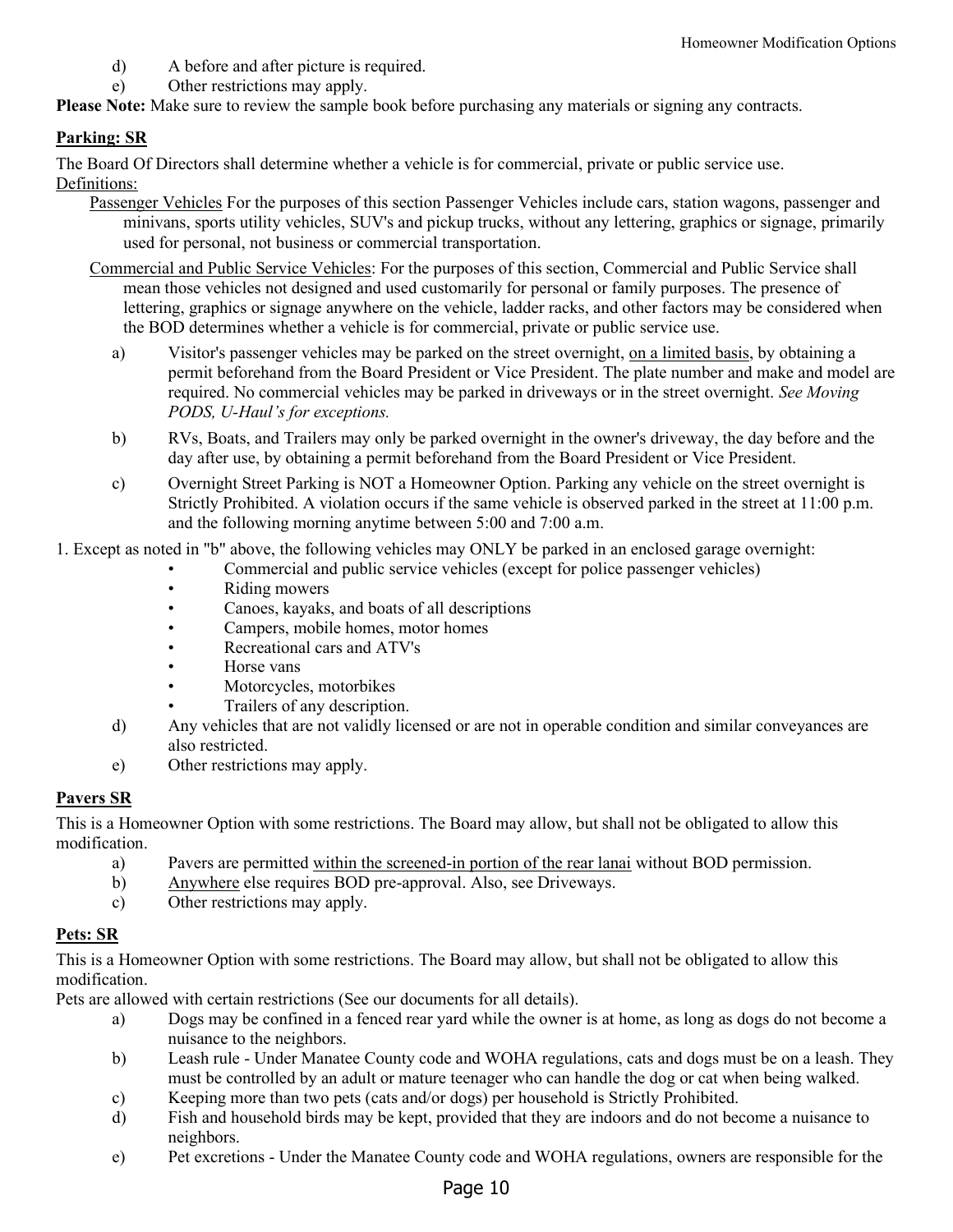immediate cleanup of pet excretions if they should occur.

- f) Doghouses or cages are Strictly Prohibited outside of the screened lanai.
- g) Keeping pets outdoors overnight is Strictly Prohibited.
- h) The keeping of livestock, reptiles, wildlife, or poultry for any purpose is Strictly Prohibited.
- i) Potbellied pigs are Prohibited as domestic pets.
- j) Other restrictions may apply.

### <span id="page-10-0"></span>**Play Equipment: SR**

This is a Homeowner Option with some restrictions. The Board may allow, but shall not be obligated to allow this modification.

- a) Play equipment must be contained within the standard side or rear yard setbacks on any lot in Water Oak and must not be visible from the front.
- b) Corner lots must seek BOD approval before installing any play equipment.
- c) Other restrictions may apply.

### <span id="page-10-1"></span>**Pools and Pool Equipment SR**

This is a Homeowner Option with some restrictions. The Board may allow, but shall not be obligated to allow this modification.

- a) All new pools must be approved by the ARC/Board. A permit is required, and a blueprint must be submitted with the request. The pool must be flush with the lanai. No walls or backdrops are allowed.
- b) Pool and lanai must be surrounded by a screened enclosure that meets or exceeds county safety codes.
- c) Pool repairs and resurfacing are allowed as needed.
- d) Pool equipment repair, replacement, or changeover to saltwater are allowed.
- e) No above ground pools are allowed.
- f) Standalone hot tubs are allowed on the rear lanai but must be screened from neighbors. (see Privacy Screening).
- g) Other restrictions may apply.

### <span id="page-10-2"></span>**Porch (front existing):**

Some homes in Water Oak were built with a front porch. For those homes, this is a Homeowner Option. The Board may allow, but shall not be obligated to allow this modification.

- a) May contain furniture designed for outdoor use.
- b) Flowerpots intended for outdoor use are also permitted with some restrictions on color and size. (See Decorative Items)
- <span id="page-10-6"></span>c) Other restrictions may apply.

# <span id="page-10-3"></span>**Post Lights: SR (Also see [Lighting\)](#page-8-8)**

This is a Homeowner Option with some restrictions. The Board may allow, but shall not be obligated to allow this modification.

- a) Yard Post Lamps are required and may not be removed. They shall be lit dusk to dawn and be controlled by an electronic photosensor. There are not many street lights on our streets, and the post lamps help with safety and security.
- b) The color must be either black, white, or bronze.
- c) Homeowners must match the post lamp head with the coach lamps.
- d) Blinking or colored bulbs are not permitted.
- e) If yard lamps have multiple sockets, all must have operational light bulbs installed.
- f) If a bulb goes out, it MUST be replaced immediately.

#### <span id="page-10-4"></span>**Privacy Screens: SR**

A Homeowner Option with restrictions. The Board may allow, but shall not be obligated to allow this modification.

a) The privacy screening must be mounted within the caged lanai area and must be an earth tone color or tinted to match the cage's metal. Other restrictions may apply.

#### <span id="page-10-5"></span>**Rentals: SR**

This is a Homeowner option after two (2) years of the closing date. The Board may allow rentals but shall not be obligated to allow rentals.

Several particular requirements must be met PRIOR to leasing your property. They relate to leasing agreements, owner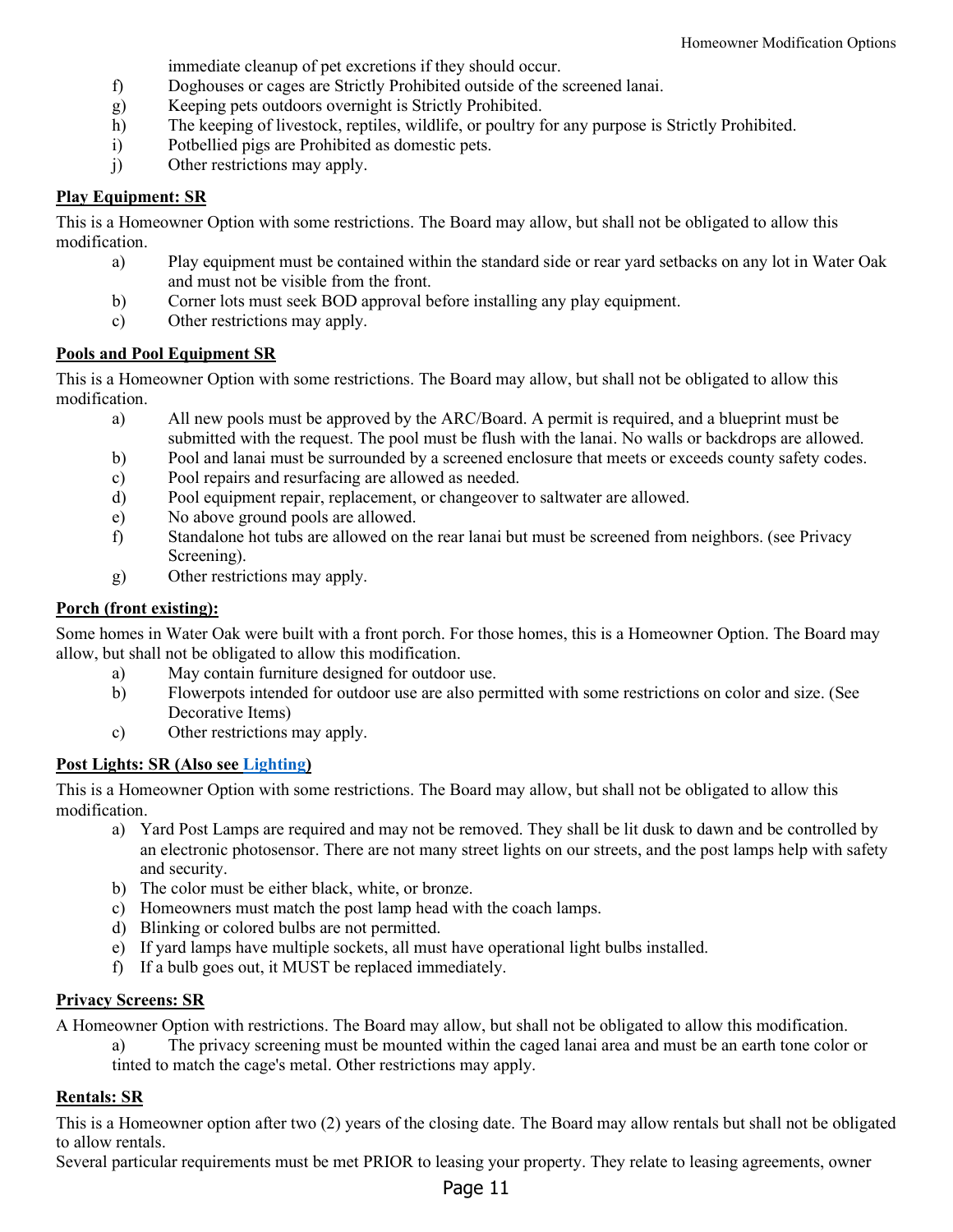deposits, escrow accounts, landscape, and irrigation, etc. A fine of \$100.00 will be imposed for leases submitted after the commencement date. Review WOHA documents before entering into any agreements. Other restrictions may apply.

# <span id="page-11-0"></span>**Roofs SR**

A Homeowner Option with restrictions. The Board may allow, but shall not be obligated to allow this modification.

- Roof Leaks If there is a leak, no ARC request is needed to repair the leak.
	- a) The Roof color should be an integral part of the exterior coloring of the residence.
	- b) Roof Replacement If the same or similar color, no ARC request is needed.
	- c) Changes If anything else besides roof shingles is being added or removed from the roof, i.e., satellite dishes, etc. or is changing, a pre-approval ARC request is needed
	- d) Shingle Requirements Heavyweight dimensional 25-year shingles are a minimum requirement for all roofs.
	- e) Barrel tile and tin roofs are not permitted. (Roof rafters were not engineered to support Barrel tile.)
	- f) Solar Panels or solar pool heaters are allowed to be mounted on roofs only.
	- g) Other restrictions may apply.

# <span id="page-11-1"></span>**Satellite Dishes SR – See** [Antennas](#page-2-5)

# <span id="page-11-2"></span>**Screened Enclosures Lanais, Pool decks Etc. Size limits**

- a) The Board may allow, but shall not be obligated to allow this modification.
- b) A permit issued by the County and a blueprint showing the location, boundary lines, easements, and size and scale must be provided. The enclosure size color and roof type must also be provided with the ARC request.
- c) Screen enclosures must be bronze or a white aluminum frame with Charcoal screening.
- d) Screen enclosures, lanais, pool decks, etc., cannot extend beyond the house structure's rear corners into the side yard area, or within 20 feet of the rear lot line, measured to the lake or pond, of any lot that abuts any portion of a lake or pond.
- e) Screen enclosures cannot extend forward beyond the rear corners of the house structure.
- f) No metal-pan roofs are allowed. Insulated metal panel roofs may be allowed, at the Board's discretion, provided the roof finish matches the existing house finish both in material and color, i.e., shingle or tile. PLEASE NOTE: From past experience, even if the Board approves the roof, the County will not issue a permit.
- g) Kick plates (solid panels) are allowed at screen enclosures, provided they do not exceed 14" maximum height.
- h) Other than at the screen door, if kick plates (solid panels) are used, they must be landscape buffered with hedge type planting. The plantings must be at 24" to 32" on-center spacing at all kick plate locations other than doors.
- i) The bearing height for screen enclosure walls cannot be higher than the house structure's one-story bearing height.
- j) For two-story houses, the one-story bearing height is the bearing height of the second-floor floor joists. The screen roof structure can be a "hip," "gable," or "mansard" configuration.
- k) Arch, dome, flat, and shed configurations are not acceptable.

# <span id="page-11-3"></span>**Screen Enclosure Variance**

At the Boards discretion, a variance may be given to allow an enclosure to be taller than one-story. To receive a variance, the builder or homeowner will be required to obtain a signed "letter of acknowledgment." They must be from currently occupied residences at either side of the subject property and any other residence that the Architectural Review Committee or Board may deem necessary.

# <span id="page-11-4"></span>**Signs, For Sale, and For Sale by Owner Signs, etc.: SR**

- a) For Sale Signs: no wider than three (3) feet nor higher than three (3) feet, may be displayed on a Lot by the owner or the agent for the owner thereof. A "For Sale" sign, as furnished by a real estate agent, is permissible without BOD review. However, a "For Sale by Owner" sign shall be of the style, size, color, configuration, and manner specified by the BOD. Multiple signs are not permitted on any lot.
- b) Open House Signs: Open House signs not larger than four (4) square feet and no wider than two (2) feet or higher than two (2) feet may be displayed on a lot by the owner or the agent for the owner thereof. Open house signs may be placed on common areas of the community to direct traffic to the open house no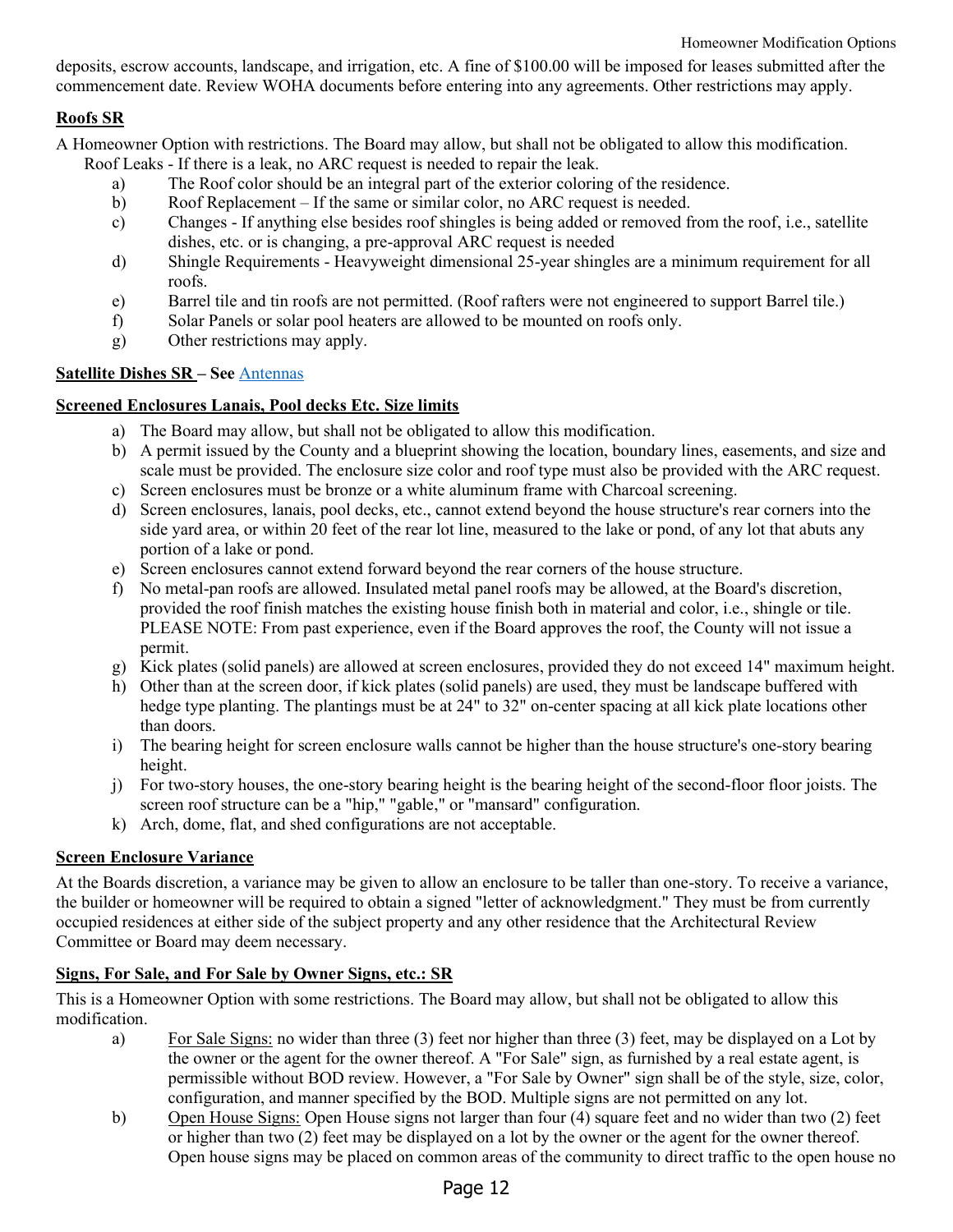sooner than one (1) hour before the open house and must be removed no later than five (5) PM of the same day.

- c) Political signs: Political signage may be erected upon a Lot by the owner of such lot advocating the election of one or more political candidates or the sponsorship of a political party, issue, or proposal, provided that such sign shall not be erected more than ninety (90) days in advance of the election to which they pertain and are removed within fifteen (15) days after the election.
- d) Contractor Signs: When work is being performed at a Lot by a professional contractor, the contractor may position one (1) temporary sign on the lot advertising their company and services. The sign must be in accordance with the rules stated above and may be displayed on the lot only while the work is being performed.
- e) Temporary Exceptions: Temporary exceptions may be granted subject to the BOD's approval.
- f) Other restrictions may apply.

### <span id="page-12-0"></span>**Sheds (Storage): SR**

This is a Homeowner Option with some restrictions. The Board may allow, but shall not be obligated to allow this modification.

- a. On a screened lanai, they are a Homeowner Option. However, they may not be visible to a neighbor or public view. If privacy screening is used, it must be installed inside the cage area and tinted to match the cage's metal.
- b. Storage sheds not in a screened cage are not allowed, and if they are existing, they must be removed.
- e) Other restrictions may apply.

### <span id="page-12-1"></span>**Shutters - Hurricane and Decorative: SR**

This is a Homeowner Option with some restrictions. The Board may allow, but shall not be obligated to allow this modification.

- a) Bahama Shutters are not allowed.
- b) Decorative (non-functioning) shutters are allowed but must be painted a color approved in our color palate.
- c) Hurricane shutters or hurricane screens are permitted. Hurricane protection within the lanai is a Homeowner Option. Permanently installed hardware for hurricane shutters must be painted to match the attachment site.
- d) Hurricane shutters visible from the street may remain in place from the time the storm watch is issued until seven (7) calendar days after the same storm watch is lifted.
- e) Other restrictions may apply.

# <span id="page-12-2"></span>**Swings**

The Board may allow, but shall not be obligated to allow this modification.

- a) Allowable playground equipment must be the standard height of a swing set, and it must be behind a fenced area. The neighboring homeowner(s) will also be asked for input. They have the right to peaceful enjoyment of their property.
- b) Homes where the back yard is on a lake/pond, cannot place any playground equipment in their back yard.
- c) Temporary (not more than two days) or rented playground equipment will be approved or denied on a request basis.
- d) Playground swings are allowed in the rear of the property, as long as they can't be seen from the road.
- e) Tree swings, hanging benches, or rounds are allowed to be attached to a tree's overhanging branch on the owner's property. Still, they cannot be an eyesore or safety hazard.
- f) The owner is responsible for any damage or injury caused by any play equipment.

# <span id="page-12-3"></span>**Tents: SR**

This is a Homeowner Option with some restrictions. The Board may allow, but shall not be obligated to allow this modification.

Tents for celebrations or for children's overnight activities may stay up for a (24) twenty-four-hour period. **Note**: Manatee County requires a permit for any tent larger than (10) ten ft by (10) ten ft. Other restrictions may apply.

# <span id="page-12-4"></span>**Tree's and Tree Trimming**